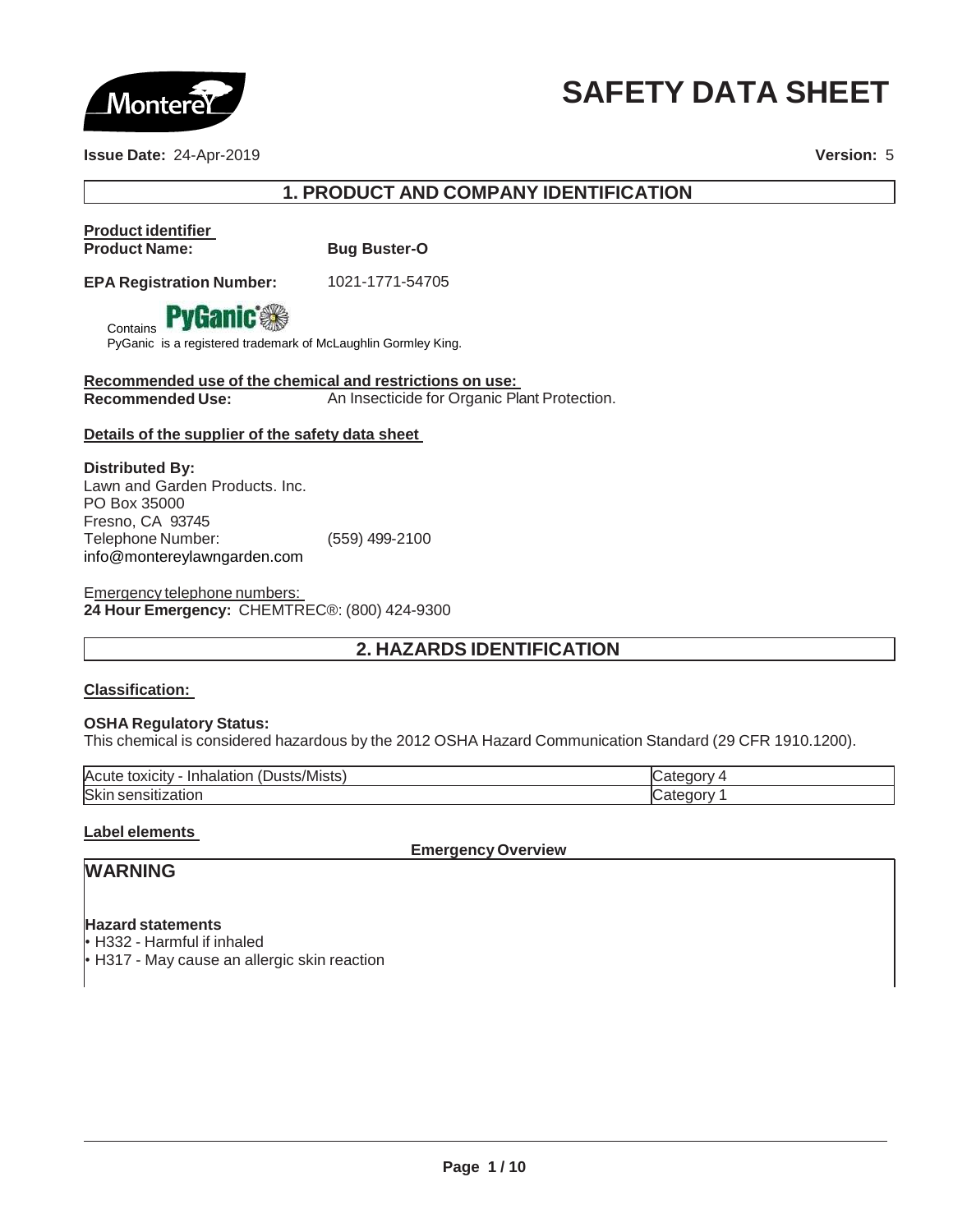

## **Precautionary Statements - Prevention:**

P261 - Avoid breathing dust/fume/gas/mist/vapors/spray

P271 - Use only outdoors or in a well-ventilated area

P272 - Contaminated work clothing should not be allowed out of the workplace

P280 - Wear protective gloves

### **Precautionary Statements - Response:**

P321 - Specific treatment (see Section 4/ First Aid). P302 + P352 - IF ON SKIN: Wash with plenty of soap and water P333 + P313 - If skin irritation or rash occurs: Get medical advice/attention P363 - Wash contaminated clothing before reuse P304 + P340 - IF INHALED: Remove victim to fresh air and keep at rest in a position comfortable for breathing P312 - Call a POISON CENTER or doctor/physician if you feel unwell

## **Precautionary Statements - Storage:**

P404 - Store in a closed container

## **Precautionary Statements - Disposal:**

P501 - Dispose of contents/container to an approved waste disposal plant

## **Hazards not otherwise classified (HNOC):**

Not applicable

## **3. COMPOSITION/ INFORMATION ON INGREDIENTS**

| ∩hemic<br>me- | . .<br>'N t<br>$ -$      | $\Omega$<br>W.<br>70 |
|---------------|--------------------------|----------------------|
| ' II I        | .<br>ิ - ∠/1<br>ור<br>∼. |                      |

\*The exact percentage (concentration) of composition has been withheld as a trade secret

Comments: Ingredients not identified are proprietary or non-hazardous. Values are not product specifications.

## **4. FIRST AID MEASURES**

**Aspiration pneumonia hazard:** • Not applicable

## **Description of first aid measures:**

| Eye contact:         | Hold eye open and rinse slowly and gently with water for 15-20 minutes. Remove<br>contact lenses, if present, after the first 5 minutes, then continue rinsing eye. Call<br>a poison control center or doctor for treatment advice. |
|----------------------|-------------------------------------------------------------------------------------------------------------------------------------------------------------------------------------------------------------------------------------|
| <b>Skin Contact:</b> | Take off contaminated clothing. Rinse skin immediately with plenty of water for                                                                                                                                                     |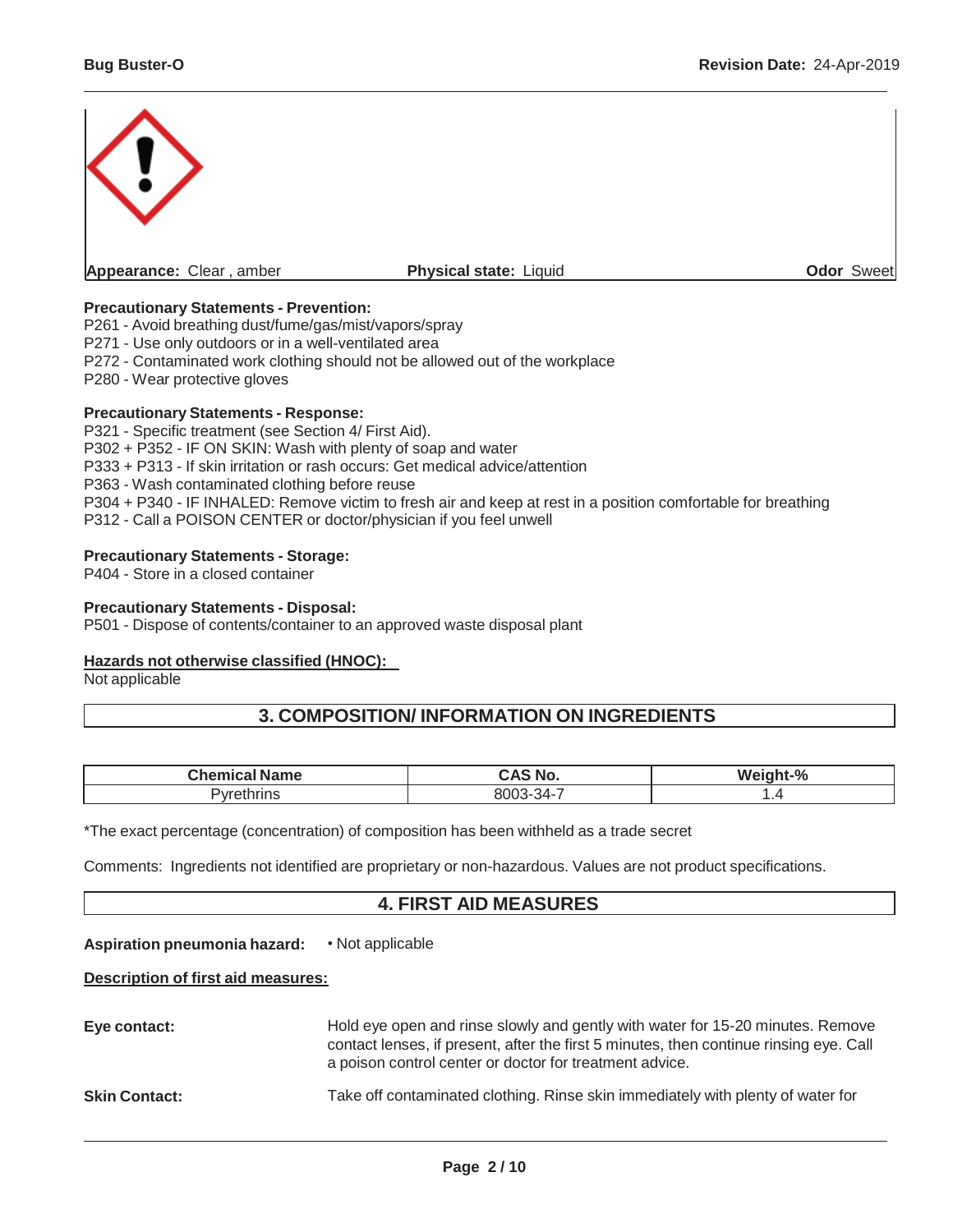|                                                   | 15-20 minutes. Call a poison control center or doctor for treatment advice.                                                                                                                                                                                                                     |
|---------------------------------------------------|-------------------------------------------------------------------------------------------------------------------------------------------------------------------------------------------------------------------------------------------------------------------------------------------------|
| Ingestion:                                        | If swallowed, IMMEDIATELY call a poison control center or doctor for treatment<br>advice. Have person sip a glass of water if able to swallow. Do not induce vomiting<br>unless told to do so by a poison control center or a doctor. Never give anything by<br>mouth to an unconscious person. |
| Inhalation:                                       | Remove affected person to fresh air. If person is not breathing, call 911 or an<br>ambulance, then give artificial respiration, preferably mouth-to-mouth if possible.<br>Call a poison control center or doctor for further treatment advice.                                                  |
| Self-protection of the First<br><b>Responder:</b> | Use personal protective equipment as required.                                                                                                                                                                                                                                                  |
| Note to physicians:                               | For skin effects, a highly efficient therapeutic agent for Pyrethrin/Pyrethroid<br>exposure is topical application of tocopherol acetate (Vitamin E).                                                                                                                                           |

# **5. FIRE-FIGHTING MEASURES**

## **Suitable extinguishing media**

Use. Dry chemical. Carbon dioxide (CO2). Water spray (fog). Alcohol resistant foam.

### **Unsuitable extinguishing media:**

Caution: Use of water spray when fighting fire may be inefficient.

**Hazardous combustion products:** Carbon monoxide, Carbon dioxide (CO2).

### **Specific hazards arising from the chemical**

Keep product and empty container away from heat and sources of ignition. Risk of ignition.

**Explosion data Sensitivity to Mechanical Impact:** None. **Sensitivity to Static Discharge:** None.

## **Protective equipment and precautions for firefighters:**

As in any fire, wear self-contained breathing apparatus pressure-demand, MSHA/NIOSH (approved or equivalent) and full protective gear.

| <u>NFPA</u>                  | <b>Health hazards 2</b> | <b>Flammability 1</b>    | <b>Instability 0</b>      | <b>Physical and</b><br><b>Chemical Properties</b> |
|------------------------------|-------------------------|--------------------------|---------------------------|---------------------------------------------------|
| <b>HMIS</b>                  | Health hazards 2*       | <b>Flammability 1</b>    | <b>Physical hazards</b> 0 | <b>Personal protection</b>                        |
| Objects Hamered Ofan Lamarad |                         | * Chronic Hoolth Homeral |                           |                                                   |

*Chronic Hazard Star Legend \* = Chronic Health Hazard*

## **6. ACCIDENTAL RELEASE MEASURES**

### **Personal precautions, protective equipment and emergency procedures**

| <b>Personal precautions:</b>      | Evacuate personnel to safe areas. Keep people away from and upwind of<br>spill/leak. Use personal protective equipment as required. Remove all sources of<br>ignition. Pay attention to flashback. Take precautionary measures against static<br>discharges. |
|-----------------------------------|--------------------------------------------------------------------------------------------------------------------------------------------------------------------------------------------------------------------------------------------------------------|
| <b>Environmental precautions:</b> | Prevent further leakage or spillage if safe to do so. Prevent product from entering<br>drains. See Section 12 for additional ecological information. Do not allow into any<br>sewer, on the ground or into any body of water. Local authorities should be    |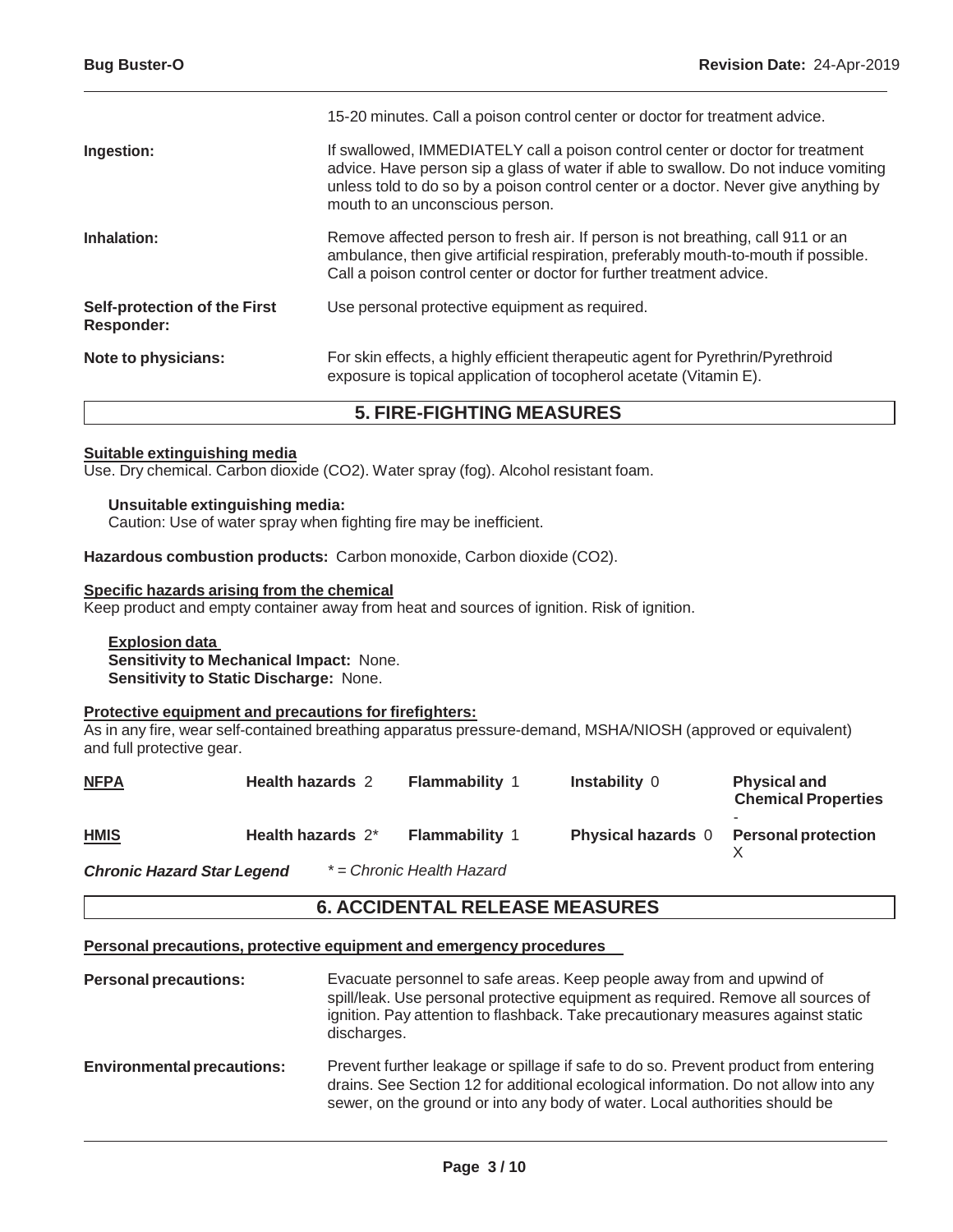advised if significant spillages cannot be contained.

## **Methods and material for containment and cleaning up**

**Methods for containment:** Prevent further leakage or spillage if safe to do so. **Methods for cleaning up:** Dam up. Soak up with inert absorbent material. Pick up and transfer to properly labeled containers. Clean contaminated surface thoroughly. Take precautionary measures against static discharges.

## **7. HANDLING AND STORAGE**

## **Precautions for safe handling**

**Advice on safe handling:** Use with local exhaust ventilation. Use personal protective equipment as required. Do not breathe dust/fume/gas/mist/vapors/spray. For more information, see product label. Ensure adequate ventilation, especially in confined areas. All equipment used when handling the product must be grounded. Keep away from heat/sparks/open flames/hot surfaces. - No smoking. Take necessary action to avoid static electricity discharge (which might cause ignition of organic vapors).

### **Conditions for safe storage, including any incompatibilities**

**Storage Conditions:** Keep containers tightly closed in a cool, well-ventilated place. Keep in properly labeled containers. For more information, see product label. Keep container tightly closed in a dry and well-ventilated place. Keep away from heat.

## **8. EXPOSURE CONTROLS/ PERSONAL PROTECTION**

#### **Control parameters**

#### **Exposure Guidelines:**

| <b>Chemical Name</b>           | <b>ACGIHTLV</b>            | <b>OSHA PEL</b>                                              | <b>NIOSH IDLH</b>                                      | <b>Supplier OEL</b> |
|--------------------------------|----------------------------|--------------------------------------------------------------|--------------------------------------------------------|---------------------|
| <b>Pyrethrins</b><br>8003-34-7 | TWA: $5 \,\mathrm{mq/m^3}$ | TWA: $5 \text{ mg/m}^3$<br>(vacated) TWA: $5 \text{ ma/m}^3$ | IDLH: $5000 \text{ mg/m}^3$<br>TWA: $5 \text{ ma/m}^3$ |                     |
|                                |                            |                                                              |                                                        |                     |

*NIOSH IDLH Immediately Dangerous to Life or Health*

**OtherInformation:** Vacated limits revoked by the Court of Appeals decision in AFL-CIO v. OSHA, 965 F.2d 962 (11th Cir., 1992).

## **Appropriate engineering controls**

**Engineering Controls:** Safety showers Eyewash stations Ventilation systems

## **Individual protection measures, such as personal protective equipment**

**Eye/face protection:** Protective eyewear is recommended, but is not required. **Skin and body protection:** Wear protective gloves and protective clothing. **Respiratoryprotection:** If exposure limits are exceeded or irritation is experienced, NIOSH/MSHA approved respiratory protection should be worn. Positive-pressure supplied air respirators may be required for high airborne contaminant concentrations. Respiratory protection must be provided in accordance with current local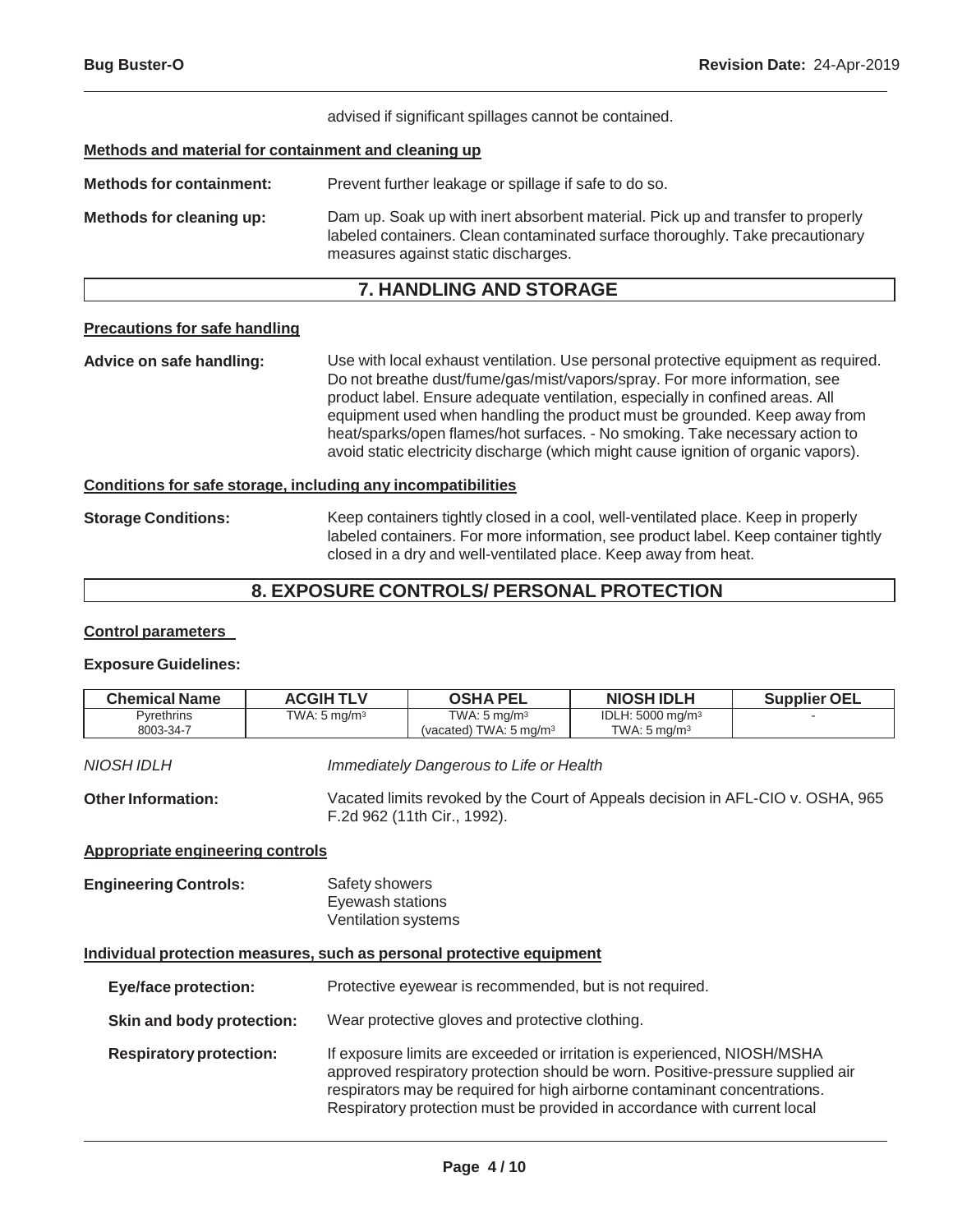### regulations.

#### **General Hygiene Considerations:**

When using do not eat, drink or smoke. Regular cleaning of equipment, work area and clothing is recommended. P363 - Wash contaminated clothing before reuse.

# **9. PHYSICAL AND CHEMICAL PROPERTIES**

## **Information on basic physical and chemical properties:**

| <b>Physical state:</b><br>Appearance:<br>Odor<br>Odor threshold:<br><b>Color (Gardner Scale):</b>                                                                                                                                                                                                                   | Liquid<br>Clear, amber<br>Sweet<br>No information available<br>No information available                                                                                                                                                                           |                                                                         |
|---------------------------------------------------------------------------------------------------------------------------------------------------------------------------------------------------------------------------------------------------------------------------------------------------------------------|-------------------------------------------------------------------------------------------------------------------------------------------------------------------------------------------------------------------------------------------------------------------|-------------------------------------------------------------------------|
| <u>Property:</u><br>pH:<br><b>Melting point / freezing point:</b><br>Boiling point / boiling range:<br><b>Flash point:</b>                                                                                                                                                                                          | Values:<br>6.45<br>No information available<br>No information available<br>> 93.3 °C / > 200.0 °F                                                                                                                                                                 | <b>Comment: • Method</b><br>@ 5% in H <sub>2</sub> O<br>Tag Closed Cup; |
| <b>Evaporation rate:</b><br>Flammability (solid, gas):<br><b>Upper flammability limit (UEL):</b><br>Lower flammability limit (LEL):<br>Vapor pressure:<br>Vapor density:<br><b>Specific Gravity:</b><br><b>Water solubility:</b><br>Partition coefficient; n-Octanol/<br>Water:<br><b>Autoignition temperature:</b> | No information available<br>No information available<br>No information available<br>No information available<br>No information available<br>No information available<br>0.922<br>No information available<br>No information available<br>No information available | @ 20.0 °C                                                               |
| Decomposition temperature:<br>Kinematic viscosity:<br><b>Dynamic viscosity:</b><br><b>Refractive Index:</b>                                                                                                                                                                                                         | No information available<br>No information available<br>23.7 cPs<br>No information available                                                                                                                                                                      | @ 24.0 $^{\circ}$ C                                                     |
| <b>Other Information:</b>                                                                                                                                                                                                                                                                                           |                                                                                                                                                                                                                                                                   |                                                                         |
| VOC Content (%):                                                                                                                                                                                                                                                                                                    | 0                                                                                                                                                                                                                                                                 |                                                                         |
| <b>Miscibility/Solubility:</b><br>Water:<br>Alcohol:<br><b>Aromatic solvents:</b><br><b>Petroleum distillates:</b>                                                                                                                                                                                                  | Partially miscible<br><b>Miscible</b><br>Partially miscible<br>Partially miscible                                                                                                                                                                                 |                                                                         |

## **10. STABILITY AND REACTIVITY**

## **Reactivity**

No data available

## **Chemical stability**

Stable under recommended storage conditions.

## **Possibility of Hazardous Reactions**

None under normal processing.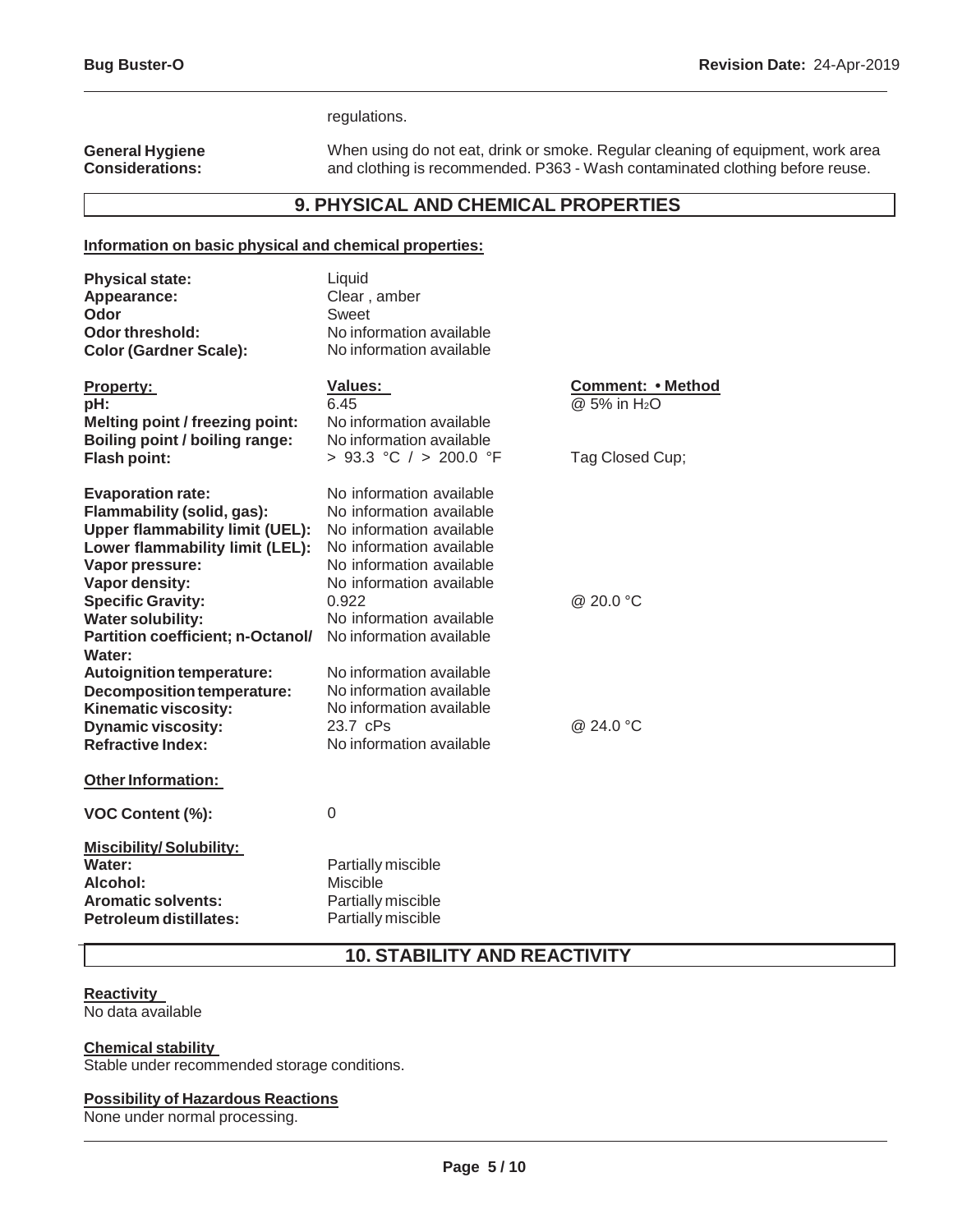## **Hazardous polymerization:** Hazardous polymerization does not occur.

## **Conditions to avoid**

Heat, flames and sparks.

## **Incompatible materials:**

Incompatible with strong acids and bases. Incompatible with oxidizing agents.

## **Hazardous Decomposition Products**

Carbon monoxide, Carbon dioxide (CO2).

## **11. TOXICOLOGICAL INFORMATION**

### **Numerical measures of toxicity - Product Information**

| Oral LD <sub>50</sub>             | $>2,000$ mg/kg (rat)                                                                                      |
|-----------------------------------|-----------------------------------------------------------------------------------------------------------|
| <b>Dermal LD<sub>50</sub></b>     | $>2,000$ mg/kg (rabbit)                                                                                   |
| <b>Inhalation LC<sub>50</sub></b> | $>2.33$ mg/L, (rat; 4 hours)                                                                              |
| Eye contact:                      | Irritation clearing in 72 hours. (rabbit).                                                                |
| <b>Skin Contact:</b>              | Slight irritation at 72 hours. (rabbit).                                                                  |
| <b>Skin Irritation Index:</b>     | 1.58                                                                                                      |
| <b>Sensitization:</b>             | Positive. (guinea pig).                                                                                   |
| Carcinogenicity                   | This product does not contain any carcinogens or potential carcinogens as listed<br>by OSHA, IARC or NTP. |
| <b>Reproductive toxicity:</b>     | No information available.                                                                                 |
| <b>Developmental Toxicity</b>     | No information available.                                                                                 |
| Teratogenicity:                   | No information available.                                                                                 |
| <b>STOT - single exposure:</b>    | No information available.                                                                                 |
| <b>STOT - repeated exposure:</b>  | No information available.                                                                                 |
| <b>Chronic toxicity:</b>          | Avoid repeated exposure.                                                                                  |
| <b>Target Organ Effects:</b>      | Central nervous system, Respiratory system, Skin.                                                         |

# **12. ECOLOGICAL INFORMATION**

## **Ecotoxicity:**

**Persistence and degradability**

No information available.

**Bioaccumulation** No information available.

### **Other adverse effects:** No information available

## **Environmental hazards (EPA):**

Do not discharge effluent containing this product into lakes, streams, ponds, estuaries, oceans or other waters unless in accordance with the requirements of a National Pollutant Discharge Elimination System (NPDES) permit and the permitting authority has been notified in writing prior to discharge. Do not discharge effluent containing this product to sewer systems without previously notifying the local sewage treatment plant authority. For guidance contact your State Water Board or Regional Office of the EPA.

## **13. DISPOSAL CONSIDERATIONS**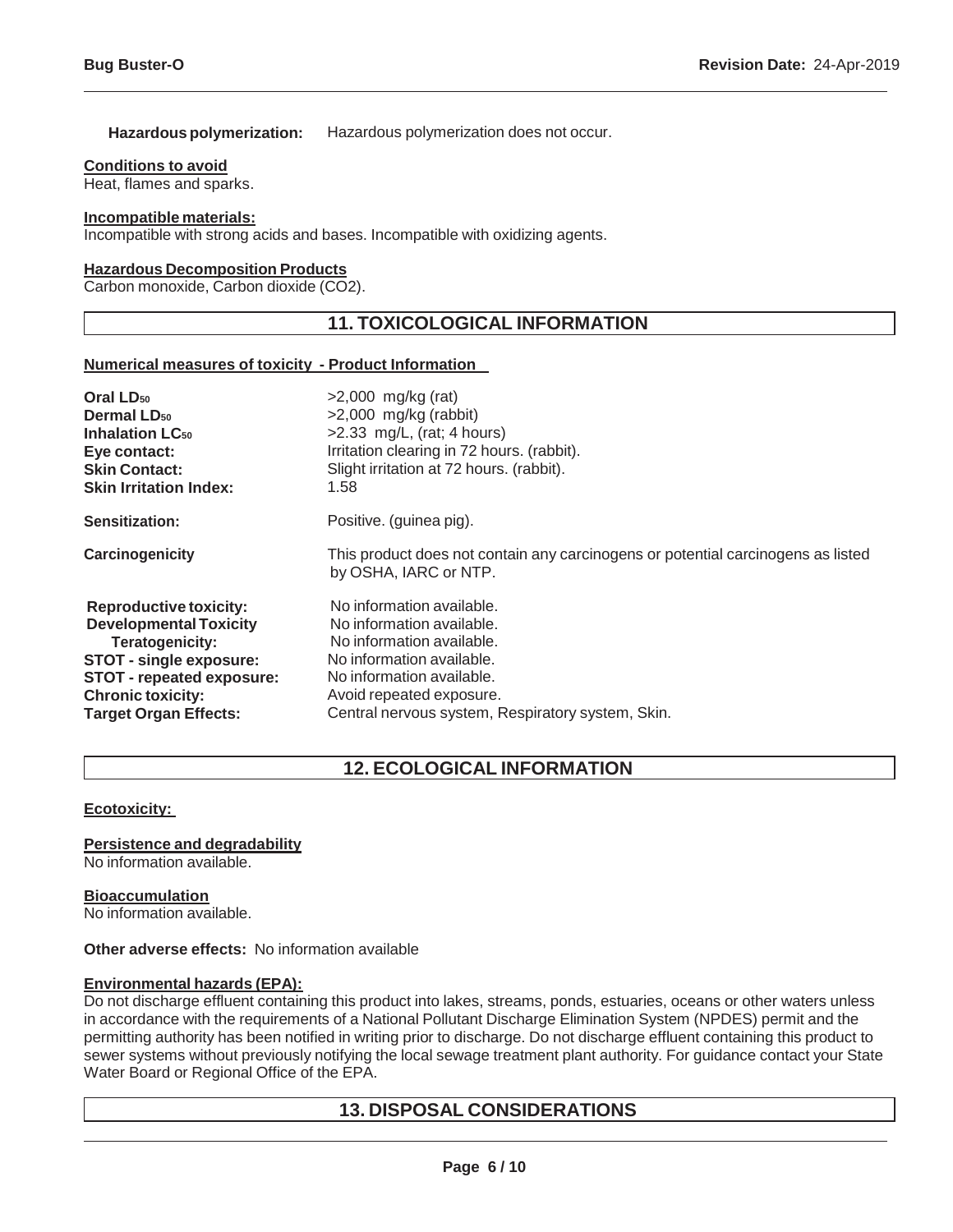## **Waste treatment methods**

| Disposal of wastes:     | Disposal should be in accordance with applicable regional, national and local laws<br>and regulations. For more information, see product label. |
|-------------------------|-------------------------------------------------------------------------------------------------------------------------------------------------|
| Contaminated packaging: | For more information, see product label.                                                                                                        |

# **14. TRANSPORT INFORMATION**

# **DOT (Department of Transportation)**

| <b>UN/ID Number:</b><br><b>Proper Shipping Name:</b><br><b>Hazard Class:</b><br><b>Packing Group:</b> | <b>UN3082</b><br>Environmentally hazardous substance, liquid, n.o.s., RQ (Pyrethrins)<br>9<br>$\begin{array}{c} \hline \end{array}$ |
|-------------------------------------------------------------------------------------------------------|-------------------------------------------------------------------------------------------------------------------------------------|
| <b>Other DOT Shipping</b><br>Information:                                                             | This material is not regulated as a hazardous material by the DOT in quantities<br>less than 71.4 Lbs. per shipping unit.           |
|                                                                                                       | Shipping name for quantities less than 71.4 Lbs. per shipping unit:                                                                 |
|                                                                                                       | Insecticides, Insect or Animal Repellent, Liquid<br><b>Hazard Class: This material is not hazardous.</b>                            |
| Air (IATA/ ICAO)                                                                                      |                                                                                                                                     |
| <b>UN/ID Number:</b><br><b>Proper Shipping Name:</b><br><b>Hazard Class:</b><br><b>Packing Group:</b> | <b>UN3082</b><br>Environmentally hazardous substance, liquid, n.o.s., RQ (Pyrethrins)<br>9<br>III                                   |
| <b>Other IATA / ICAO Shipping</b><br>Information:                                                     | This material is not regulated as a hazardous material by IATA in quantities less<br>than 71.4 Lbs. per shipping unit.              |
|                                                                                                       | Shipping name for quantities less than 71.4 Lbs. per shipping unit:                                                                 |
|                                                                                                       | Insecticides, Insect or Animal Repellent, Liquid<br><b>Hazard Class: This material is not hazardous.</b>                            |
| <b>Vessel (IMO/ IMDG)</b>                                                                             |                                                                                                                                     |
| <b>UN/ID Number:</b><br><b>Proper Shipping Name:</b><br><b>Hazard Class:</b><br><b>Packing Group:</b> | <b>UN3082</b><br>Environmentally hazardous substance, liquid, n.o.s., RQ (Pyrethrins)<br>9<br>$\mathbf{III}$                        |
| <b>Other IMO / IMDG Shipping</b><br>Information:                                                      | This material is not regulated as a hazardous material by IMO / IMDG in quantities<br>less than 71.4 Lbs. per shipping unit.        |
|                                                                                                       | Shipping name for quantities less than 71.4 Lbs. per shipping unit:                                                                 |
|                                                                                                       | Insecticides, Insect or Animal Repellent, Liquid<br><b>Hazard Class: This material is not hazardous.</b>                            |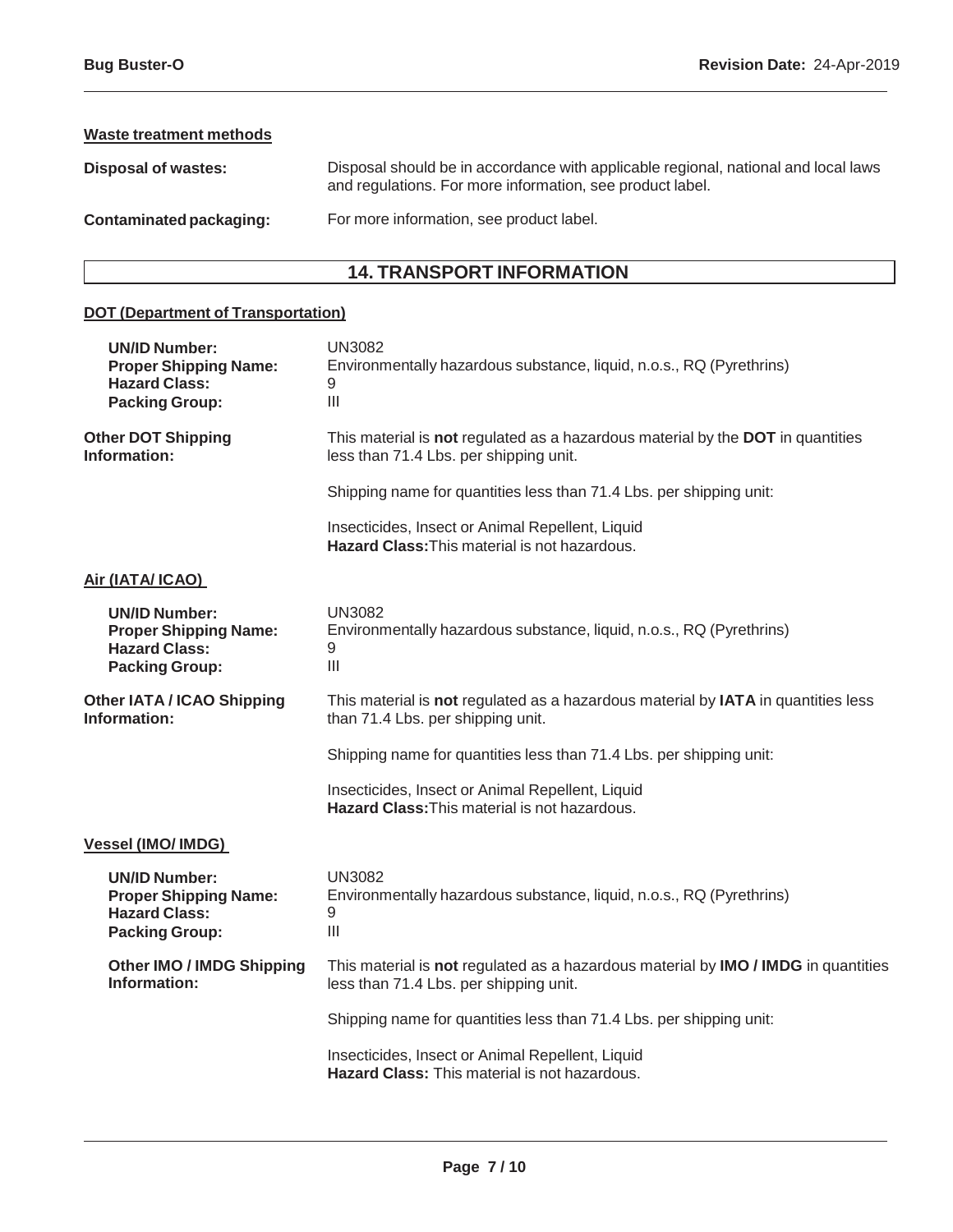## **15. REGULATORY INFORMATION**

## **US Federal Regulations**

## **SARA 313**

Section 313 of Title III of the Superfund Amendments and Reauthorization Act of 1986 (SARA). This product does not contain any chemicals which are subject to the reporting requirements of the Act and Title 40 of the Code of Federal Regulations, Part 372

## **SARA 311/312 Hazard**

| <b>Categories</b>                 |     |
|-----------------------------------|-----|
| Acute health hazard               | Yes |
| <b>Chronic Health Hazard</b>      | No  |
| <b>Fire hazard</b>                | No  |
| Sudden release of pressure hazard | No  |
| <b>Reactive Hazard</b>            | N۵  |

## **CWA (Clean Water Act)**

This product does not contain any substances regulated as pollutants pursuant to the Clean Water Act (40 CFR 122.21 and 40 CFR 122.42)

| <b>Chemical Name</b>           | <b>CWA - Reportable</b> | <b>CWA - Toxic</b> | <b>CWA - Priority</b> | <b>CWA - Hazardous</b> |
|--------------------------------|-------------------------|--------------------|-----------------------|------------------------|
|                                | <b>Quantities</b>       | <b>Pollutants</b>  | <b>Pollutants</b>     | <b>Substances</b>      |
| <b>Pyrethrins</b><br>8003-34-7 | 1 lb                    |                    | -                     |                        |

## **CERCLA**

This material, as supplied, does not contain any substances regulated as hazardous substances under the Comprehensive Environmental Response Compensation and Liability Act (CERCLA) (40 CFR 302) or the Superfund Amendments and Reauthorization Act (SARA) (40 CFR 355). There may be specific reporting requirements at the local, regional, or state level pertaining to releases of this material

| <b>Chemical Name</b>           | <b>Hazardous Substances</b><br><b>RQs</b> | <b>CERCLA/SARA RQ</b> | <b>Reportable Quantity (RQ):</b>         |
|--------------------------------|-------------------------------------------|-----------------------|------------------------------------------|
| <b>Pyrethrins</b><br>8003-34-7 | lb                                        | $\sim$                | RQ 1 lb final RQ<br>RQ 0.454 kg final RQ |

#### **US State Regulations:**

#### **California Proposition 65:**

This product does not contain any Proposition 65 chemicals

## **U.S. EPA Label Information:**

## **EPA Registration Number:** 1021-1771

#### **Difference between SDS and EPA (FIFRA) Pesticide label:**

This chemical is a pesticide product registered by the United States Environmental Protection Agency and is subject to certain labeling requirements under federal pesticide law. These requirements differ from the classification criteria and hazard information required for Safety Data Sheets (SDS), and for workplace labels of non-pesticide chemicals. The pesticide label also includes other important information, including directions for use. The hazard information required on the pesticide label is reproduced below:

## Signal word: **CAUTION**

**Precautionary Statements:**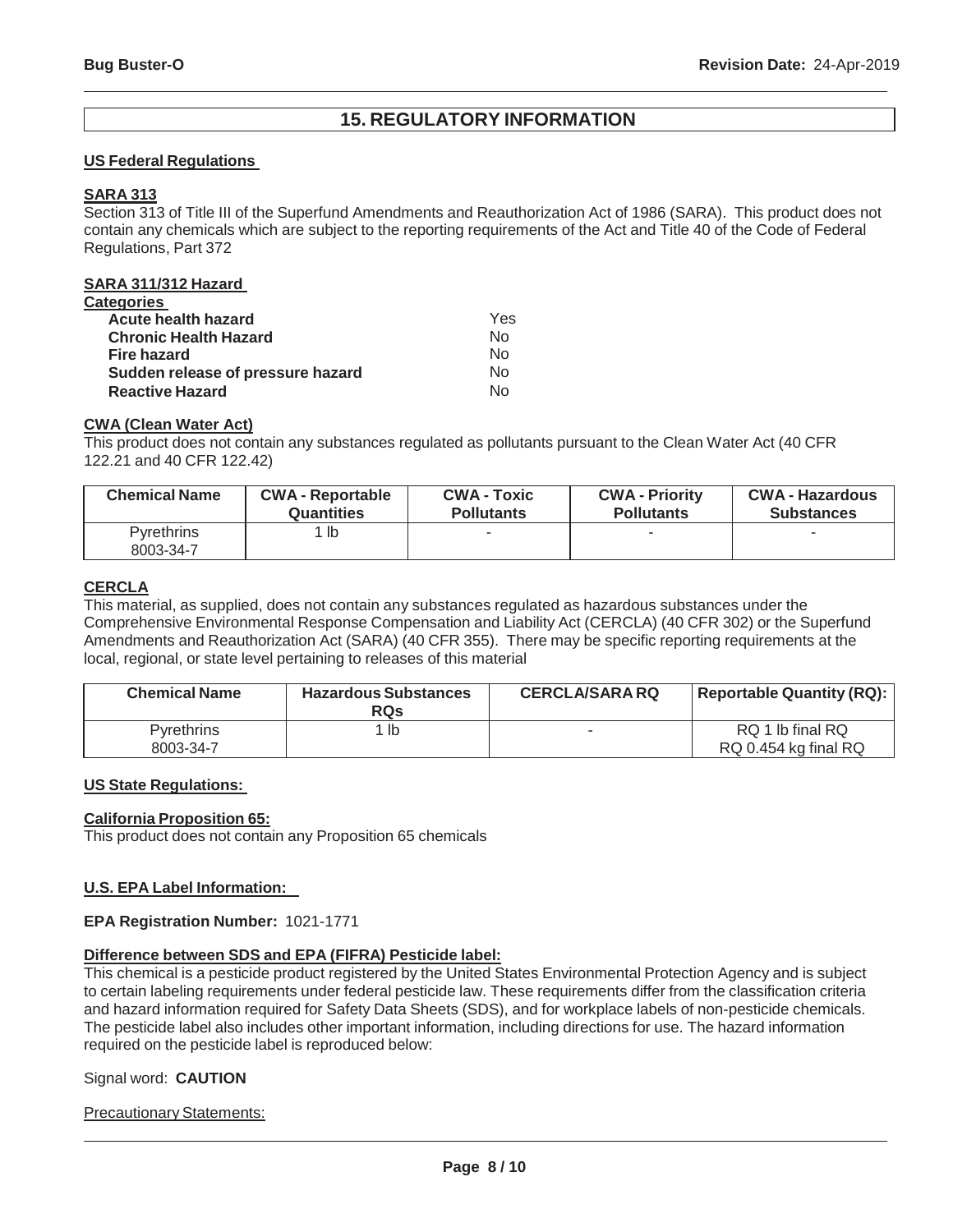• Harmful if swallowed.

• Harmful if absorbed through the skin.

• Prolonged or frequently repeated skin contact may cause allergic reactions in some individuals.

| <b>International Inventories</b> |                 |
|----------------------------------|-----------------|
| <b>TSCA</b>                      | Complies        |
| <b>DSL/NDSL</b>                  | Complies        |
| <b>EINECS/ELINCS</b>             | Complies        |
| <b>ENCS</b>                      | Does not comply |
| <b>IECSC</b>                     | Complies        |
| <b>KECL</b>                      | Complies        |
| <b>PICCS</b>                     | Does not comply |
| <b>AICS</b>                      | Does not comply |

**Legend:**

**TSCA** - United States Toxic Substances Control Act Section 8(b) Inventory **DSL/NDSL** - Canadian Domestic Substances List/Non-Domestic Substances List **EINECS/ELINCS** - European Inventory of Existing Chemical Substances/European List of Notified Chemical **Substances ENCS** - Japan Existing and New Chemical Substances **IECSC** - China Inventory of Existing Chemical Substances **KECL** - Korean Existing and Evaluated Chemical Substances **PICCS** - Philippines Inventory of Chemicals and Chemical Substances

**AICS** - Australian Inventory of Chemical Substances

## **16. OTHER INFORMATION, INCLUDING DATE OF PREPARATION OR LAST REVISION.**

| <b>Issue Date:</b><br>24-Apr-2019 | <b>Revision Note:</b><br>- SDS sections updated<br>$-2$<br>- 8<br>$-14$<br>$-15$                                                                                                                                                                                                                                                                                                                                                                                                                                                                                                                                                                                                                                                                                                                                                                                                                                                                                                                                                                                                    |
|-----------------------------------|-------------------------------------------------------------------------------------------------------------------------------------------------------------------------------------------------------------------------------------------------------------------------------------------------------------------------------------------------------------------------------------------------------------------------------------------------------------------------------------------------------------------------------------------------------------------------------------------------------------------------------------------------------------------------------------------------------------------------------------------------------------------------------------------------------------------------------------------------------------------------------------------------------------------------------------------------------------------------------------------------------------------------------------------------------------------------------------|
| Disclaimer:                       | The information provided in this Safety Data Sheet (SDS) is provided in good faith<br>and believed to be accurate at the time of preparation of the SDS. However, to the<br>extent consistent with applicable law, Lawn and Garden Products, Inc. and its<br>affiliates, extend no warranties, make no representations, and assume no<br>responsibility as to the accuracy, suitability, or completeness of such information.<br>Additionally, to the extent consistent with applicable law, neither Lawn and Garden<br>Products, Inc. nor its affiliates represent or guarantee that this information or<br>product may be used without infringing the intellectual property rights of others.<br>Except to the extent a particular use and particular information are expressly stated<br>on the product label, it is the users' own responsibility to determine the suitability of<br>this information for their own particular use of this product. If necessary, contact<br>Lawn and Garden Products, Inc. to confirm that you have the most current product<br>label and SDS. |
|                                   | This Safety Data Sheet (SDS) serves different purposes than and DOES NOT<br>REPLACE OR MODIFY THE EPA-APPROVED PRODUCT LABEL (attached to<br>and accompanying the product container). This SDS provides important health,<br>safety, and environmental information for employers, employees, emergency<br>responders and others handling large quantities of the product in activities                                                                                                                                                                                                                                                                                                                                                                                                                                                                                                                                                                                                                                                                                              |